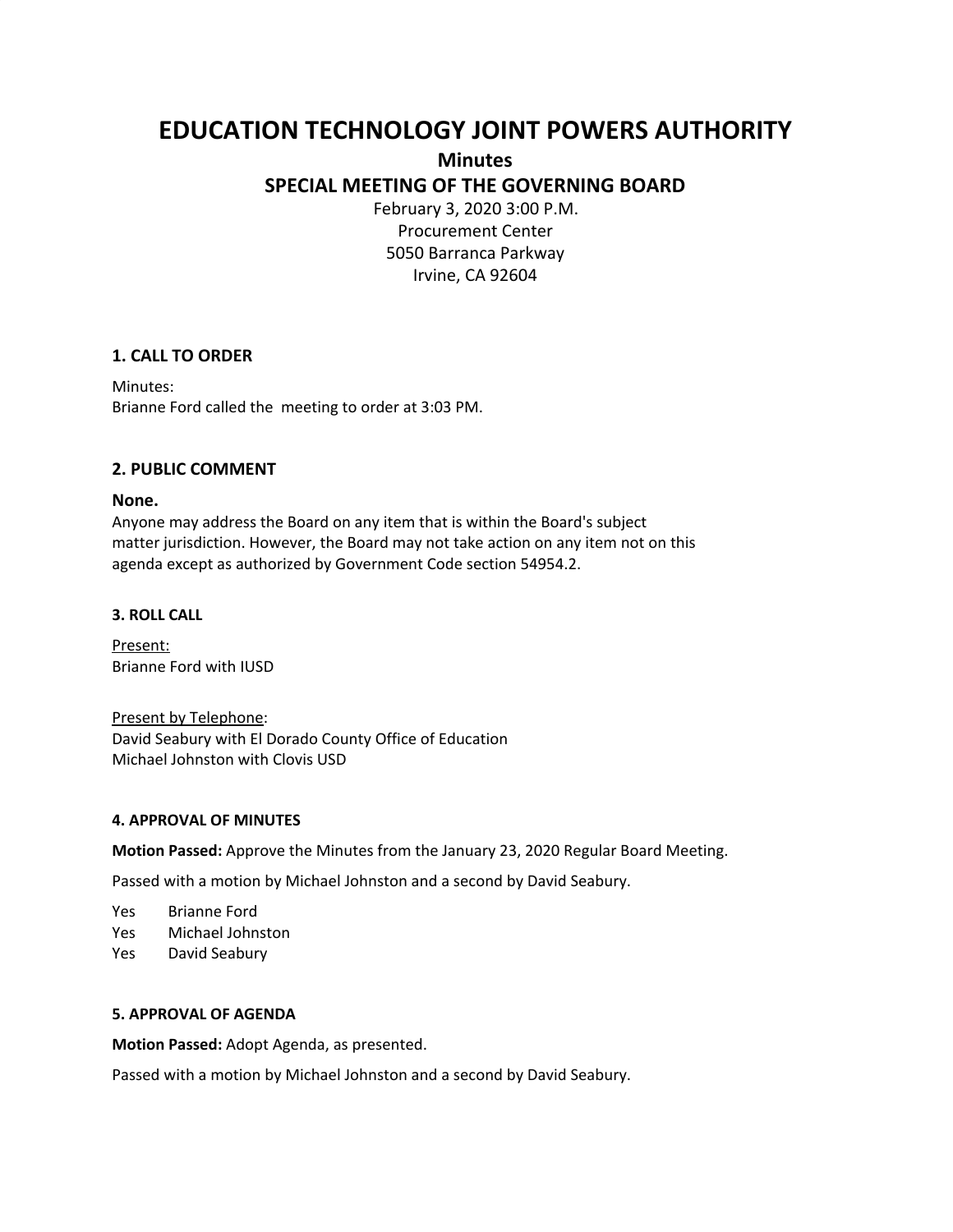Yes Brianne Ford

Yes Michael Johnston

Yes David Seabury

## **6. NEW BUSINESS**

**6.a.** Approve Award of RFP No. 19/20-04 Help Desk System to Gem-Cap Inc. dba Hayes Software Systems.

**Motion Passed:** Award RFP No. 19/20-04 Help Desk System and authorize the President to execute and deliver a Master Agreement with Gem-Cap Inc. dba Hayes Software Systems for Sections 1, 2, 3.1 - 3.3, 3.5 - 3.7, and 4 contingent upon successful contract negotiations.

Passed with a motion by Michael Johnston and a second by David Seabury.

- Yes Brianne Ford
- Yes Michael Johnston
- Yes David Seabury

**6.b.** Approve Award of RFP No. 19/20-04 Help Desk System to Ivanti, Inc.

**Motion Passed:** Award RFP No. 19/20-04 Help Desk System and authorize the President to execute and deliver a Master Agreement to Ivanti, Inc for Sections 1, 2, 3, and 4 (full award) contingent upon successful contract negotiations.

Passed with a motion by Michael Johnston and a second by David Seabury.

- Yes Brianne Ford
- Yes Michael Johnston
- Yes David Seabury

**6.c.** Approve Award of RFP No. 19/20-04 Help Desk System with TeamDynamix Solutions LLC.

**Motion Passed:** Award RFP No. 19/20-04 Help Desk System and authorize the President to execute and deliver a Master Agreement with TeamDynamix Solutions LLC for Sections 1, 2, 3, and 4 (full award) contingent upon successful contract negotiations.

Passed with a motion by Michael Johnston and a second by David Seabury.

- Yes Brianne Ford
- Yes Michael Johnston
- Yes David Seabury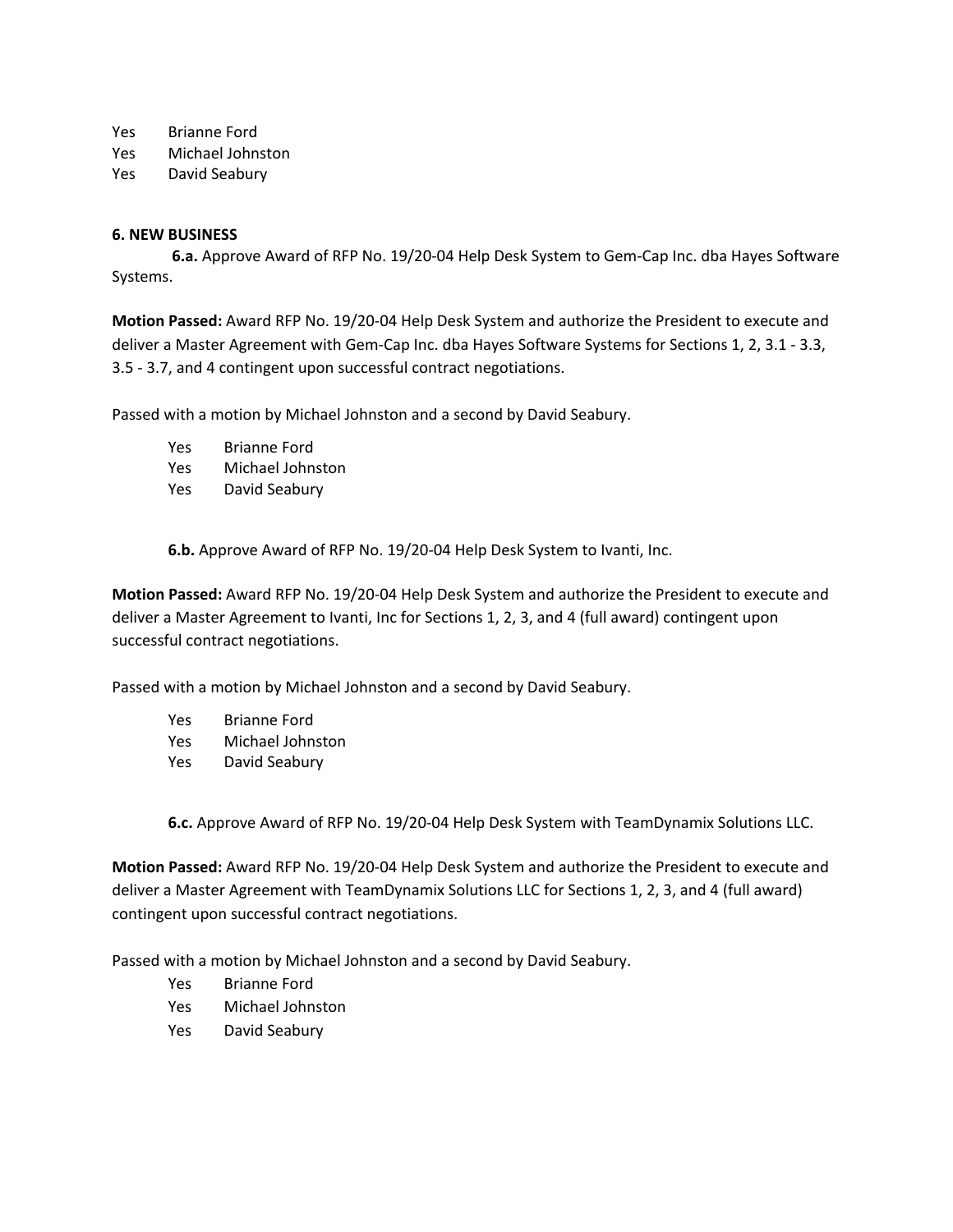#### **6. NEW BUSINESS**

**6.**d. Approve Award of RFP No. 19/20-05 Student Information System to Aeries Software, Inc., \* dba Eagle Software.

**Motion Passed:** Award RFP No. 19/20-05 Student Information System and authorize the President to execute and deliver a Master Agreement with Aeries Software, Inc., dba Eagle Software for Sections 1, 2, 3, and 4 (full award) contingent upon successful contract negotiations.

Passed with a motion by Michael Johnston and a second by David Seabury.

- Yes Brianne Ford
- Yes Michael Johnston
- Yes David Seabury

**6.**e Approve Award of RFP No. 19/20-05 Student Information System to Edupoint Educational \* Systems, LLC .

**Motion Passed:** Award RFP No. 19/20-05 Student Information System and authorize the President to execute and deliver a Master Agreement with Edupoint Educational Systems, LLC for Sections 1, 2, 3, and 4 (full award) contingent upon successful contract negotiations.

Passed with a motion by Michael Johnston and a second by David Seabury.

- Yes Brianne Ford
- Yes Michael Johnston
- Yes David Seabury

**6.**f Approve Award of RFP No. 19/20-05 Student Information System to Follett School Solutions, Inc.. \*

**Motion Passed:** Award RFP No. 19/20-05 Student Information System and authorize the President to execute and deliver a Master Agreement with Follett School Solutions, Inc. for Sections 1, 2, 3, and 4 (full award) contingent upon successful contract negotiations.

Passed with a motion by Michael Johnston and a second by David Seabury.

- Yes Brianne Ford
- Yes Michael Johnston
- Yes David Seabury

#### **7. PRESENTATION OF WRITTEN COMMUNICATIONS**

Minutes: None.